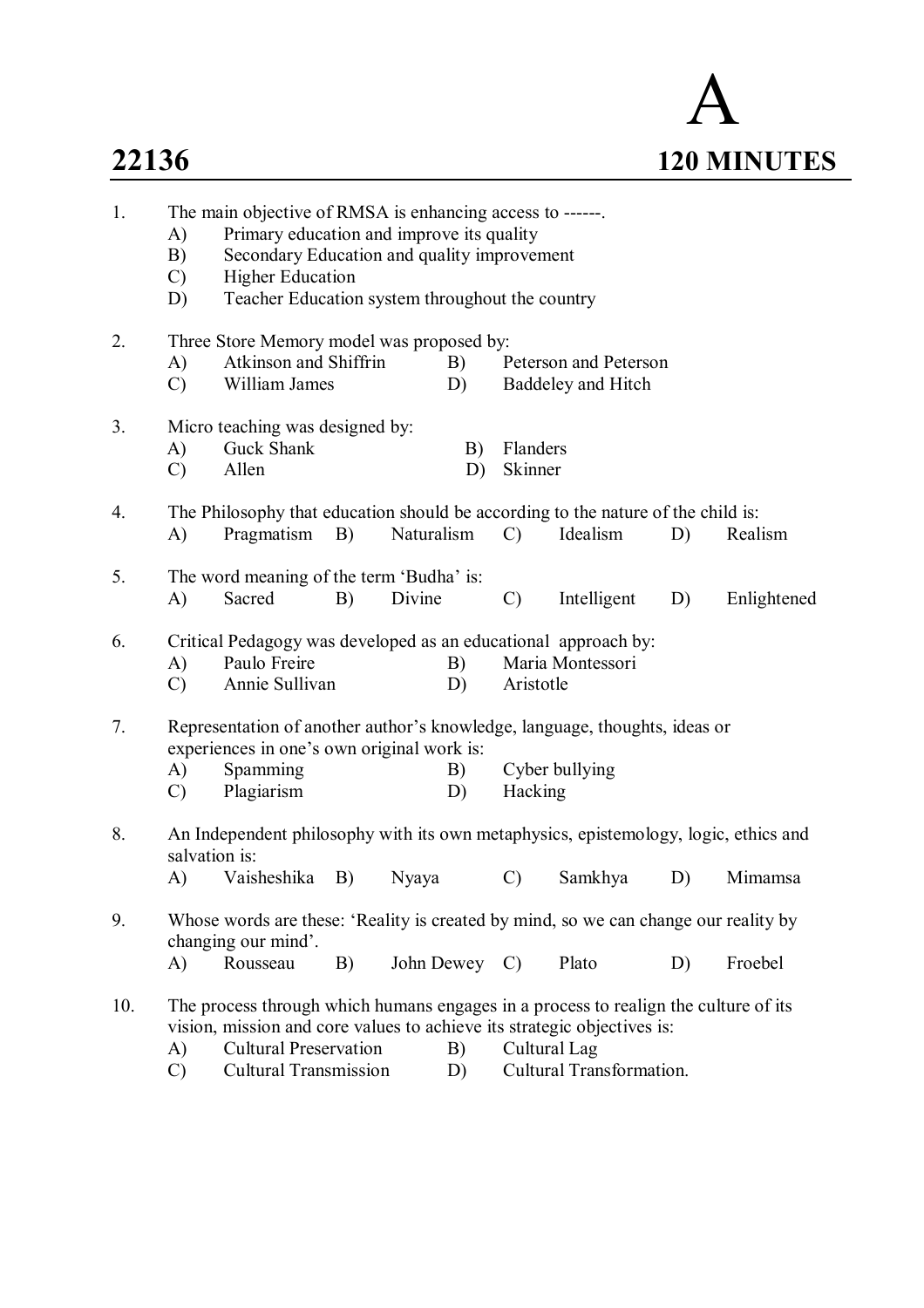| 11. | A systematic and professional psychological assistance service provided by experts<br>to solve his emotional, social, ethical, moral and health problems is :<br><b>Educational Guidance</b><br>B)<br>Personal Guidance<br>A) |                                                                                                                                                       |    |            |    |                           |                             |    |            |  |  |  |
|-----|-------------------------------------------------------------------------------------------------------------------------------------------------------------------------------------------------------------------------------|-------------------------------------------------------------------------------------------------------------------------------------------------------|----|------------|----|---------------------------|-----------------------------|----|------------|--|--|--|
|     | $\mathcal{C}$                                                                                                                                                                                                                 | <b>Vocational Guidance</b>                                                                                                                            |    |            | D) |                           | Group guidance              |    |            |  |  |  |
| 12. | The act of doing something without any obvious external rewards and because of<br>inherent interest is:                                                                                                                       |                                                                                                                                                       |    |            |    |                           |                             |    |            |  |  |  |
|     | A)                                                                                                                                                                                                                            | <b>Extrinsic Motivation</b>                                                                                                                           |    |            | B) | <b>Primary Motivation</b> |                             |    |            |  |  |  |
|     | C)                                                                                                                                                                                                                            | <b>Secondary Motivation</b>                                                                                                                           |    |            | D) |                           | <b>Intrinsic Motivation</b> |    |            |  |  |  |
| 13. |                                                                                                                                                                                                                               | 'Structure of Intellect' was proposed by which psychologist?                                                                                          |    |            |    |                           |                             |    |            |  |  |  |
|     | A)                                                                                                                                                                                                                            | J.P. Guilford                                                                                                                                         |    |            | B) |                           | Howard Gardner              |    |            |  |  |  |
|     | $\mathcal{C}$                                                                                                                                                                                                                 | Louis Thurstone                                                                                                                                       |    |            | D) |                           | Charles Spearman            |    |            |  |  |  |
| 14. | Take a step back from the problem and allow the mind to wader, to let it<br>contemplate and work out the problem through it is:                                                                                               |                                                                                                                                                       |    |            |    |                           |                             |    |            |  |  |  |
|     | A)                                                                                                                                                                                                                            | Preparation                                                                                                                                           |    |            | B) |                           | Verification                |    |            |  |  |  |
|     | $\mathcal{C}$                                                                                                                                                                                                                 | Incubation                                                                                                                                            |    |            | D) |                           | Illumination                |    |            |  |  |  |
| 15. |                                                                                                                                                                                                                               | Who among the following is a Social Psychologist?                                                                                                     |    |            |    |                           |                             |    |            |  |  |  |
|     | A)                                                                                                                                                                                                                            | Lev Vygotsky                                                                                                                                          |    |            | B) |                           | Jerome Bruner               |    |            |  |  |  |
|     | $\mathcal{C}$                                                                                                                                                                                                                 | Jean Piaget                                                                                                                                           |    |            | D) |                           | B F. Skinner                |    |            |  |  |  |
| 16. | NEP 2020 was submitted under the Chairmanship of:                                                                                                                                                                             |                                                                                                                                                       |    |            |    |                           |                             |    |            |  |  |  |
|     | A)                                                                                                                                                                                                                            | Dr. K. Kasturi Rangan                                                                                                                                 |    |            | B) |                           | T.S.R. Subramanian          |    |            |  |  |  |
|     | $\mathcal{C}$                                                                                                                                                                                                                 | Acharya Ramamurti                                                                                                                                     |    |            | D) | D S Kothari               |                             |    |            |  |  |  |
| 17. |                                                                                                                                                                                                                               | Which among the following Article is <b>not</b> based on children?                                                                                    |    |            |    |                           |                             |    |            |  |  |  |
|     | A)                                                                                                                                                                                                                            | Article 45                                                                                                                                            | B) | Article 39 |    | $\mathcal{C}$             | Article 24                  | D) | Article 23 |  |  |  |
| 18. | A function of National University of Educational Planning and Administration:                                                                                                                                                 |                                                                                                                                                       |    |            |    |                           |                             |    |            |  |  |  |
|     | A)                                                                                                                                                                                                                            | Planning, managing and capacity building in education through research,<br>training, consultancy and dissemination.                                   |    |            |    |                           |                             |    |            |  |  |  |
|     | B)                                                                                                                                                                                                                            | Nodal agency for providing Academic and Resource support at the grass root<br>level.                                                                  |    |            |    |                           |                             |    |            |  |  |  |
|     | $\mathcal{C}$                                                                                                                                                                                                                 |                                                                                                                                                       |    |            |    |                           |                             |    |            |  |  |  |
|     |                                                                                                                                                                                                                               | Autonomous organization set up by Govt. of India to assist and advise the<br>central and state governments on policies and programmes for qualitative |    |            |    |                           |                             |    |            |  |  |  |
|     |                                                                                                                                                                                                                               | improvement in school education.                                                                                                                      |    |            |    |                           |                             |    |            |  |  |  |
|     | D)                                                                                                                                                                                                                            | Agency for providing academic and resource support for the success of                                                                                 |    |            |    |                           |                             |    |            |  |  |  |
|     |                                                                                                                                                                                                                               | various strategies and programmes undertaken in the area of elementary<br>education.                                                                  |    |            |    |                           |                             |    |            |  |  |  |
| 19. |                                                                                                                                                                                                                               | The Language policy, Three-language formula, was first formulated in the year:                                                                        |    |            |    |                           |                             |    |            |  |  |  |
|     | A)                                                                                                                                                                                                                            | 1986                                                                                                                                                  | B) | 1968       |    | $\mathcal{C}$             | 1989                        | D) | 1999       |  |  |  |
| 20. |                                                                                                                                                                                                                               | "Mirambika'—The school based on ideas of free progress education was advocated by:                                                                    |    |            |    |                           |                             |    |            |  |  |  |
|     | A)                                                                                                                                                                                                                            | M.K. Gandhi                                                                                                                                           |    |            | B) |                           | Swami Vivekananda           |    |            |  |  |  |
|     | $\mathcal{C}$                                                                                                                                                                                                                 | John Dewey                                                                                                                                            |    |            | D) | Aurobindo                 |                             |    |            |  |  |  |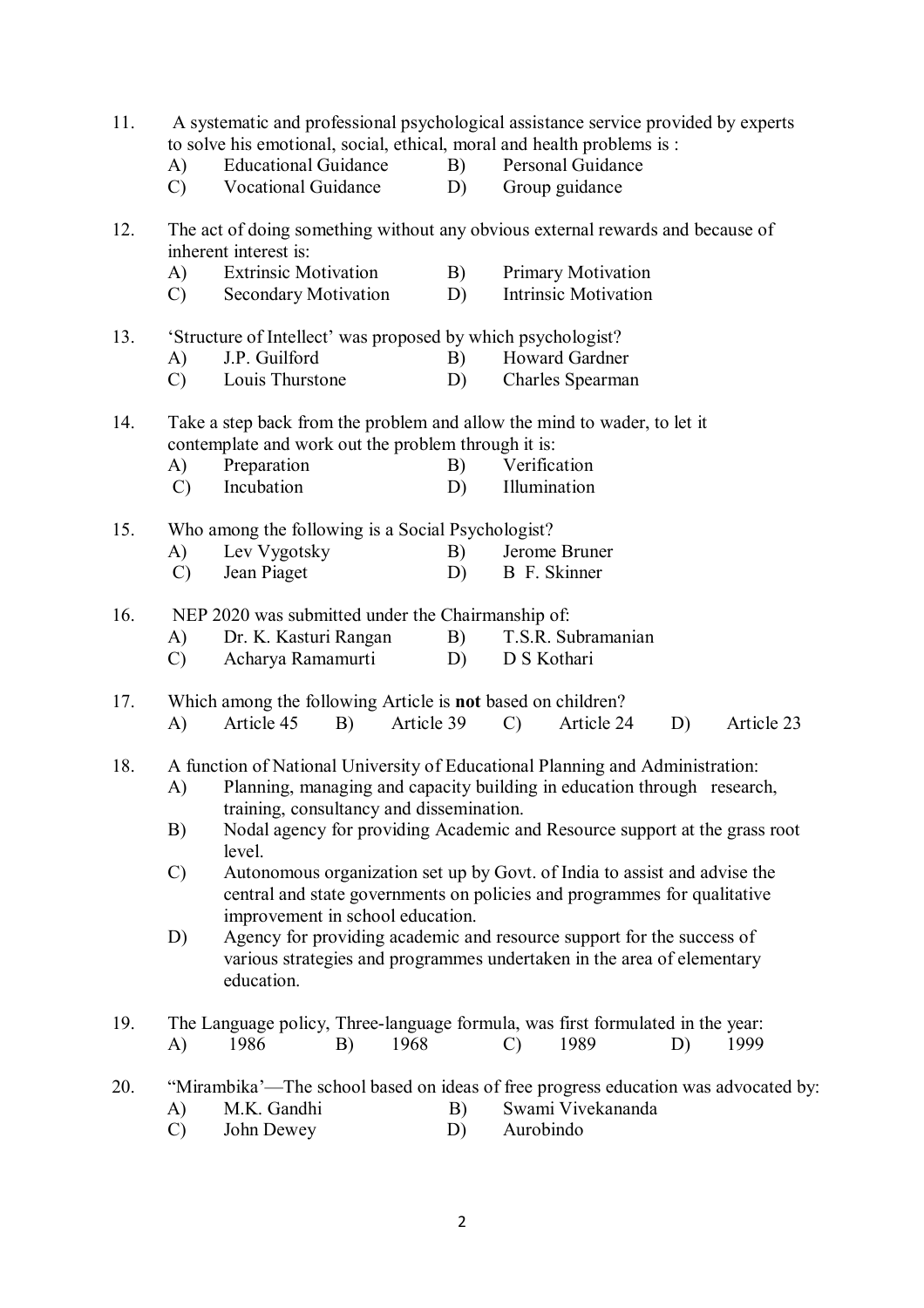- 21. The education and training provided to students before they have undertaken the profession teaching is:
	- A) Professional Training B) Pre-Service Training
	- C) In-service Training D) Cluster Training
- 22. Which among the given aspect is **not** a component of teaching skill?
	- A) Skill in Stimulus variation B) Skill in Reinforcement
	- C) Skill in Prompting D) Skill in Dictating notes
- 23. Instruction which includes Direct teaching, Independent practice, and Collaborative learning to increase student engagement and thinking skills is:
	- A) Facilitated Instruction B) Supervised Instruction
	- C) Tailored Instruction D) Situated Instruction
- 24. A tool used to introduce a lesson topic which illustrate the relationship between what the students already know and about the new information, in a way that helps them in understanding, retaining and remembering it is:
	- A) Subsumption B) Advance Organizer
	- C) Meaningful Learning D) Discovery Learning
- 25. Arrange the following in correct order, starting from bottom of hierarchy, in Dale's cone of experience.
	- A) Verbal symbols, Field trips, Motion pictures, Direct Experiences.
	- B) Field trips, Verbal symbols, Direct Experiences, Motion pictures.
	- C) Direct experiences, Field trips, Motion pictures, Verbal symbols.
	- D) Motion pictures, Verbal symbols, Direct experiences, Field trips.
- 26. Any Identifiable resources present on or connected to the World Wide Web is:
	- A) Web Resources B) Information Servers
	- C) Hypertext Documents D) Search engines
- 27. A child's ability to know that Objects continue to exist even though they are no longer seen or heard is:<br>A) Error of Centration
	- A) Error of Centration B) Transductive Reasoning
	- C) Class Inclusiveness D) Object Permanence
- 28. When a modifiable connection is established between a stimulus and appropriate response and when it is followed by a set of satisfying responses, that bond gets strengthened. Identify the Law:
	- A) Law of Exercise B) Law of similarity
	- C) Law of Effect D) Law of Readiness
- 29. The highest learning stage in Gagne's Learning hierarchy is:
	- A) Rule learning B) Problem solving
	- C) Concept learning D) Stimulus response learning
- 30. Disability resulting in learning or comprehending Mathematics is:
	- A) Dyslexia B) Dysgraphia C) Dyscalculia D) Disorders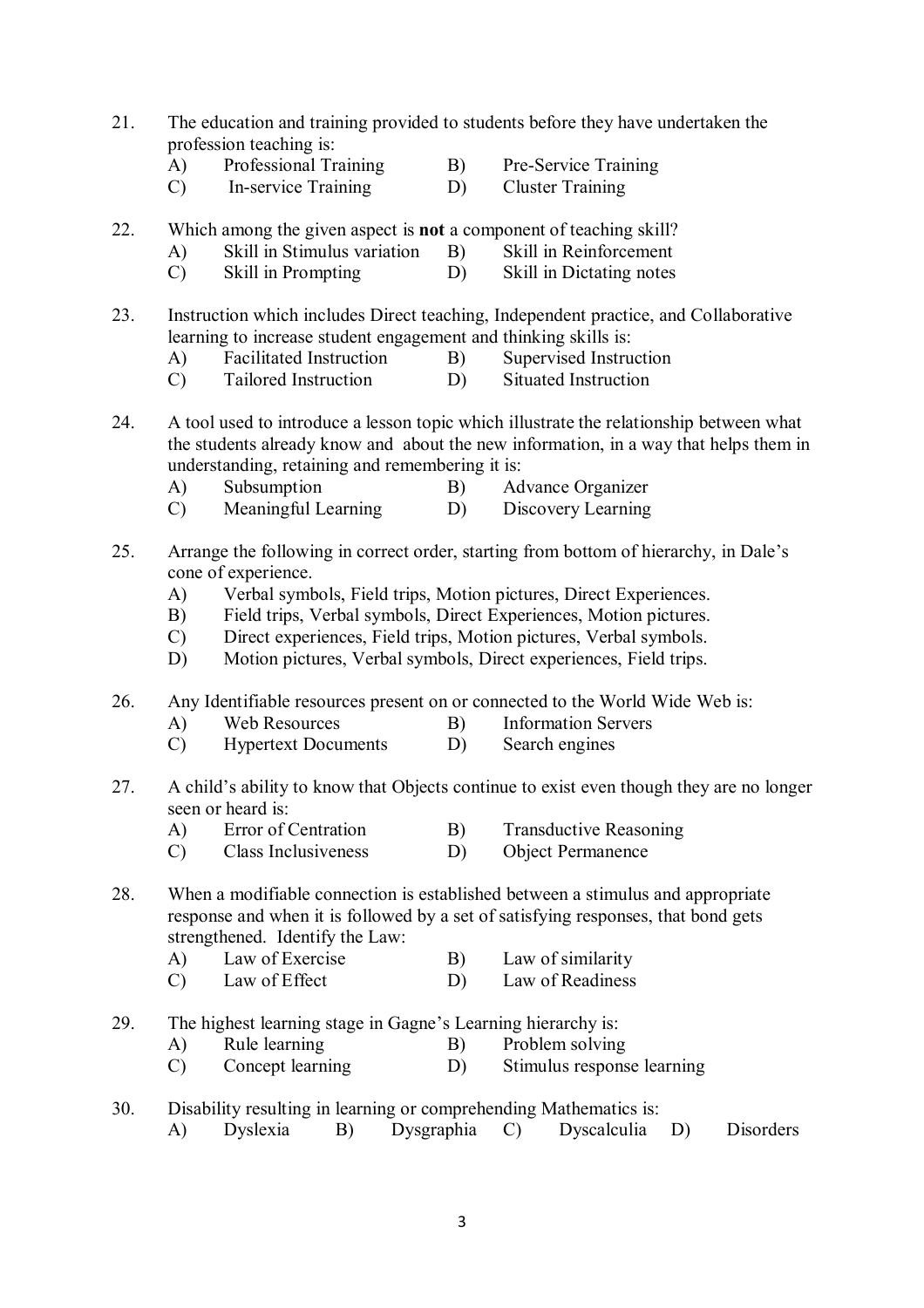- 31. Theory of leadership in which the leader works with the group beyond their immediate self interests to identify the needed change and creating a vision to guide the change is:
	- A) Charismatic Leadership B) Transformational Leadership
		-
	- C) Democratic Leadership D) Transactional Leadership
- 
- 32. Who is an Under Achiever?
	- A) Learner whose learning pace is slower than their peers due to low intelligence.
	- B) Learners who fail to attain a predicted level of achievement
	- C) A learner with difficulty in reading and writing.
	- D) Learner with very low level of intelligence and cognitive functions.
- 33. Systematically kept notes of specific observations of individual learners behaviours, skills and attitudes in and out the classroom is:
	- A) Cumulative Record B) Performance Record<br>
	C) Attendance Record D) Anecdotal Record
	- Attendance Record
- 34. Which of the following is the weakest form of Measurement?
	- A) Nominal Scale B) Interval Scale
	- C) Ratio Scale D) Ordinal Scale
- 35. In the context of Survey research, the following steps are taken in a certain order. Identify the right order.
	- 1. Sampling 2. Inference
	- 3. Date Analysis 4. Data Collection
	- A) 1, 4, 3, 2 B) 2, 3, 4, 1 C) 3, 2, 1, 4 D) 1, 4, 2, 3
- 36. What is a Portfolio in learning process?
	- A) A task allocated to learners as a part of course of study
	- B) An individual or collaborative enterprise that is carefully planned
	- C) It provides students a bridge between classroom and practice.
	- D) A compilation of academic work and other forms of educational evidence assembled for the purpose of evaluating course work.

37. Test that is scored in a consistent manner, which makes it possible to compare the relative performance of learners is:

- A) Standardised test B) Teacher made test
- C) Diagnostic test D) Achievement test
- 38. A system for describing and analyzing Teacher-learner verbal interaction is:
	- A) Communication Technology B) Verbal Communication
	- C) Interaction Analysis D) Classroom Climate
- 39. The right order of Communication cycle is:
	- A) Message, Receiver, Feedback, Sender, Transmission.
	- B) Transmission, Feedback, Sender, Receiver, Message
	- C) Sender, Feedback, Transmission, Message, Receiver
	- D) Sender, Message, Transmission, Receiver, Feedback.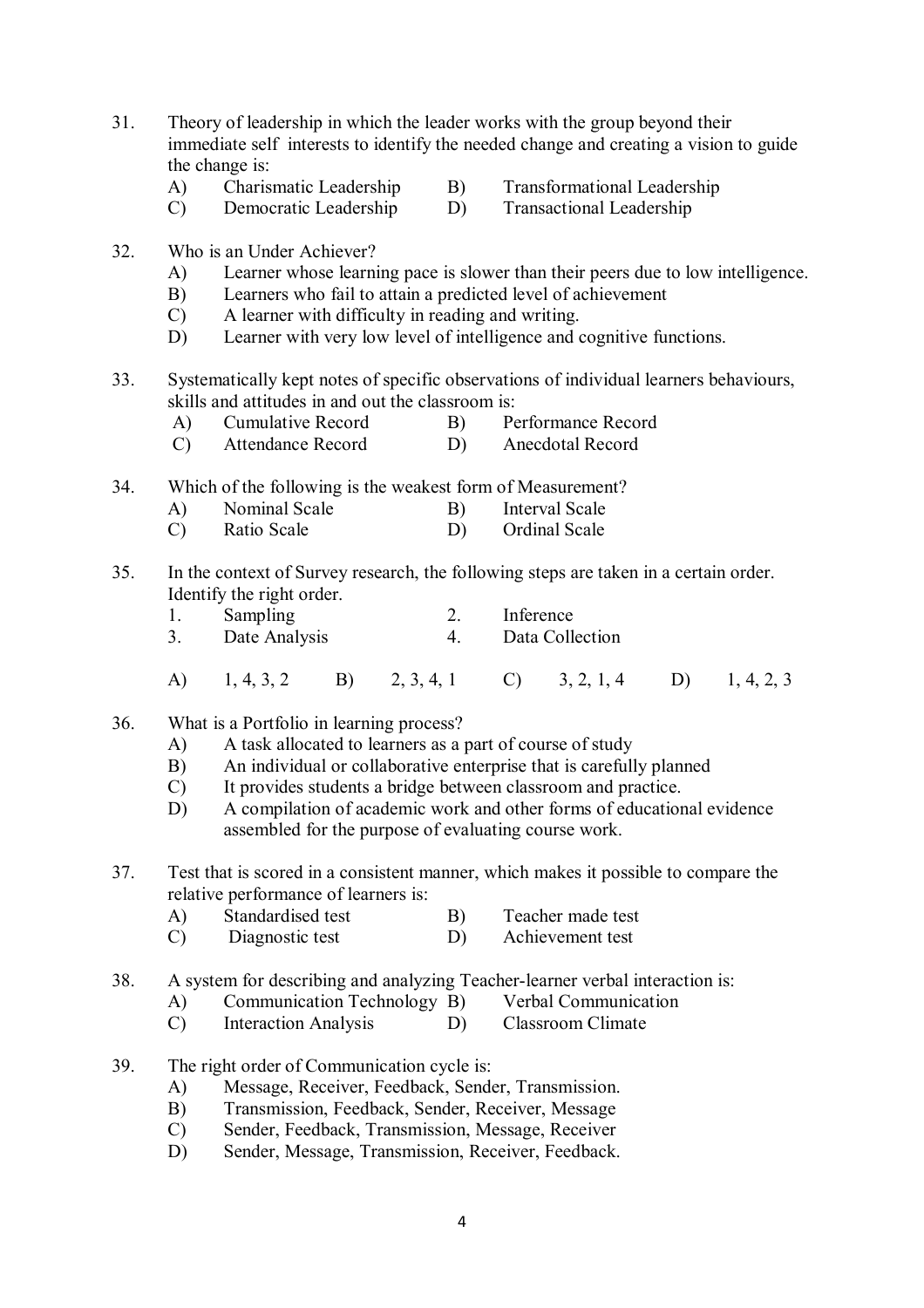| Which one the following is not an Anti - Virus software?<br>40. |                                                                                                                                                        |                                                                          |           |                 |                      |                        |                                                      |            |  |  |  |  |
|-----------------------------------------------------------------|--------------------------------------------------------------------------------------------------------------------------------------------------------|--------------------------------------------------------------------------|-----------|-----------------|----------------------|------------------------|------------------------------------------------------|------------|--|--|--|--|
|                                                                 | A)<br>$\mathcal{C}$                                                                                                                                    | Kaspersky<br>Google chrome                                               | B)<br>D)  | Norton<br>Avast |                      |                        |                                                      |            |  |  |  |  |
|                                                                 |                                                                                                                                                        |                                                                          |           |                 |                      |                        |                                                      |            |  |  |  |  |
| 41.                                                             | The first district wide e-literacy project in India:<br>B)                                                                                             |                                                                          |           |                 |                      |                        |                                                      |            |  |  |  |  |
|                                                                 | A)                                                                                                                                                     | C-DIT                                                                    | IT@school |                 | $\mathcal{C}$        | Akshaya                | D)                                                   | <b>NIC</b> |  |  |  |  |
| 42.                                                             | Which one is a Spread Sheet Programme?                                                                                                                 |                                                                          |           |                 |                      |                        |                                                      |            |  |  |  |  |
|                                                                 | A)                                                                                                                                                     | M S Word                                                                 |           |                 | B)<br>M S Excel      |                        |                                                      |            |  |  |  |  |
|                                                                 | $\mathcal{C}$                                                                                                                                          | M S Dos                                                                  | D)        |                 | M S Power point      |                        |                                                      |            |  |  |  |  |
| 43.                                                             | Information Technology Act 2000 came into force on which date:                                                                                         |                                                                          |           |                 |                      |                        |                                                      |            |  |  |  |  |
|                                                                 | A)                                                                                                                                                     | 17 October, 2000                                                         |           |                 | B)                   | 5 June 2000            |                                                      |            |  |  |  |  |
|                                                                 | C)                                                                                                                                                     | 1 September 2000                                                         |           |                 | D)                   |                        | 9 August 2000                                        |            |  |  |  |  |
|                                                                 |                                                                                                                                                        |                                                                          |           |                 |                      |                        |                                                      |            |  |  |  |  |
| 44.                                                             | Process of Naturalistic inquiry that seeks an in depth understanding of social                                                                         |                                                                          |           |                 |                      |                        |                                                      |            |  |  |  |  |
|                                                                 |                                                                                                                                                        | phenomenon within their natural setting is:                              |           |                 |                      |                        |                                                      |            |  |  |  |  |
|                                                                 | A)<br>$\mathcal{C}$                                                                                                                                    | <b>Experimental Research</b><br><b>Qualitative Research</b>              |           |                 | B)<br>D)             |                        | Descriptive Research<br><b>Quantitative Research</b> |            |  |  |  |  |
|                                                                 |                                                                                                                                                        |                                                                          |           |                 |                      |                        |                                                      |            |  |  |  |  |
| 45.                                                             | An intensive study about a person, a group of people or a unit, which is aimed to                                                                      |                                                                          |           |                 |                      |                        |                                                      |            |  |  |  |  |
|                                                                 |                                                                                                                                                        | generalize over several units is:                                        |           |                 |                      |                        |                                                      |            |  |  |  |  |
|                                                                 | A)                                                                                                                                                     | Document Analysis                                                        |           | B)              | Survey<br>Case Study |                        |                                                      |            |  |  |  |  |
|                                                                 | $\mathcal{C}$                                                                                                                                          | Natural Observation                                                      |           |                 | D)                   |                        |                                                      |            |  |  |  |  |
| 46.                                                             | Group of students act as representatives of their schoolmates in discussing school                                                                     |                                                                          |           |                 |                      |                        |                                                      |            |  |  |  |  |
|                                                                 |                                                                                                                                                        | issues with the Head Master and Staff members:                           |           |                 |                      |                        |                                                      |            |  |  |  |  |
|                                                                 | A)                                                                                                                                                     | <b>School Parliament</b>                                                 |           |                 | B)                   |                        | School Council                                       |            |  |  |  |  |
|                                                                 | $\mathcal{C}$                                                                                                                                          | Subject Council                                                          |           |                 | D)                   | <b>MPTA</b>            |                                                      |            |  |  |  |  |
| 47.                                                             | A State level coordinating agency for monitoring Higher Education activities:                                                                          |                                                                          |           |                 |                      |                        |                                                      |            |  |  |  |  |
|                                                                 | Association of Indian Universities<br>A)                                                                                                               |                                                                          |           |                 |                      |                        |                                                      |            |  |  |  |  |
|                                                                 |                                                                                                                                                        | B) Higher Education Financing Agency                                     |           |                 |                      |                        |                                                      |            |  |  |  |  |
|                                                                 | $\mathcal{C}$                                                                                                                                          | <b>Higher Education Council</b>                                          |           |                 |                      |                        |                                                      |            |  |  |  |  |
|                                                                 | Department of Education<br>D)                                                                                                                          |                                                                          |           |                 |                      |                        |                                                      |            |  |  |  |  |
| 48.                                                             |                                                                                                                                                        |                                                                          |           |                 |                      |                        |                                                      |            |  |  |  |  |
|                                                                 | An Individualized and Self paced teaching strategy for classroom learning which is<br>based on the principle of small steps and immediate feedback is: |                                                                          |           |                 |                      |                        |                                                      |            |  |  |  |  |
|                                                                 | A)                                                                                                                                                     | Micro Teaching                                                           |           |                 | B)                   | Programmed Instruction |                                                      |            |  |  |  |  |
|                                                                 | $\mathcal{C}$                                                                                                                                          | Project Based learning                                                   |           |                 | D)                   |                        | Reciprocal Learning                                  |            |  |  |  |  |
| 49.                                                             | Who among the following is a Humanist Psychologist?                                                                                                    |                                                                          |           |                 |                      |                        |                                                      |            |  |  |  |  |
|                                                                 | A)                                                                                                                                                     | Carl Rogers                                                              |           |                 | B)                   | Ivan Pavlov            |                                                      |            |  |  |  |  |
|                                                                 | $\mathcal{C}$                                                                                                                                          | Jerome Bruner                                                            |           |                 | D)                   |                        | David Ausubel                                        |            |  |  |  |  |
|                                                                 |                                                                                                                                                        |                                                                          |           |                 |                      |                        |                                                      |            |  |  |  |  |
| 50.                                                             |                                                                                                                                                        | The Psycho social development theory of learning is the contribution of: |           |                 |                      |                        |                                                      |            |  |  |  |  |
|                                                                 | A)                                                                                                                                                     | Erik Erikson<br>Abraham Maslow                                           |           |                 | B)                   |                        | Lev Vygotsky                                         |            |  |  |  |  |
|                                                                 | $\mathcal{C}$                                                                                                                                          |                                                                          |           |                 | D)                   |                        | Robert Gagne                                         |            |  |  |  |  |
|                                                                 |                                                                                                                                                        |                                                                          |           |                 |                      |                        |                                                      |            |  |  |  |  |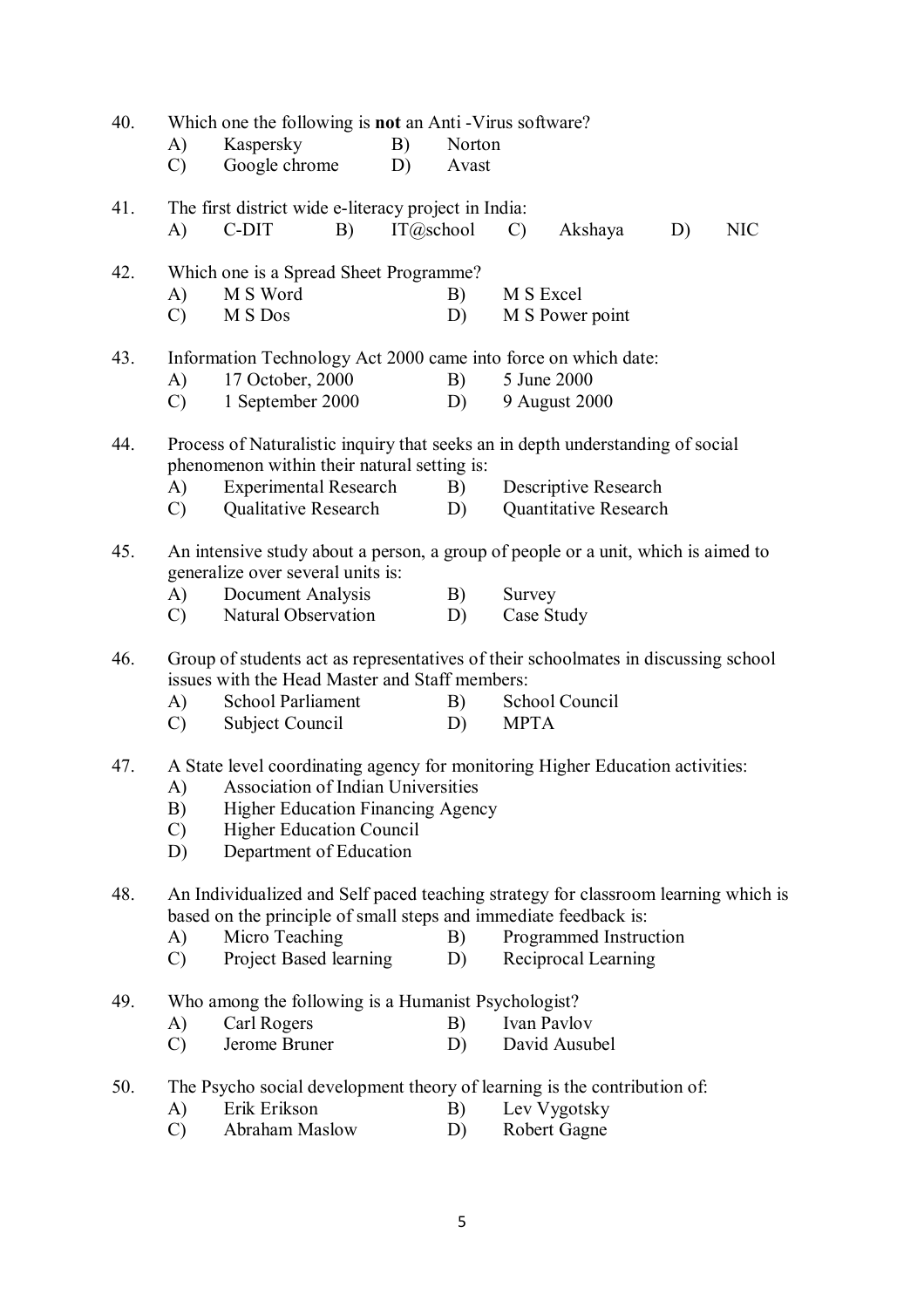- 51. Which one of the following is a key behaviour in effective teaching?
	- A) Using student ideas and contribution
	- B) Structuring
	- C) Instructional variety
	- D) Questioning
- 52. Arrange the following activities of interaction in logical order.
	- 1. Analysis of the work done
	- 2. Planning and preparation
	- 3. Presentation of material
	- 4. Modification and improvement
	- A) 1, 2, 3, 4 B) 2, 3, 1, 4 C) 4, 1, 2, 3 D) 1, 3, 4, 2
- 53. Which of the following is **not** a level of teaching-learning?
	- A) Differentiation level B) Memory level
	- C) Reflective level D) Understanding level
- 54. The purpose of the National Education Policy is:
	- A) Universalization of primary education
	- B) Vocationalization of education
	- C) To review the education
	- D) To give equal opportunity of education to all
- 55. Who emphasized that education should be a social process?
	- A) Swami Vivekananda B) Rousseau
	- C) Dewey D) Pestalozzi
- 56. Which among the following is important for formulating the curriculum?
	- A) Teachers' ability
	- B) Children's capabilities and needs
	- C) National ideology
	- D) Social and cultural ideals
- 57. The main objectives of student evaluation of teachers are:
	- 1 To gather information about student weaknesses.<br>2 To make teachers take teaching seriously
	- 2. To make teachers take teaching seriously.
	- 3. To help teachers adopt innovative methods of teaching.
	- 4. To identify the areas of further improvement in teacher traits.
	- A) 1 and 2 only B) 2, 3 and 4 only C)  $1, 2$  and 3 only D) 1 only
- 58. Effectiveness of teaching has to be judged in terms of:
	- A) Course coverage
	- B) Students' interest
	- C) Learning outcomes of students
	- D) Use of teaching aids in the classroom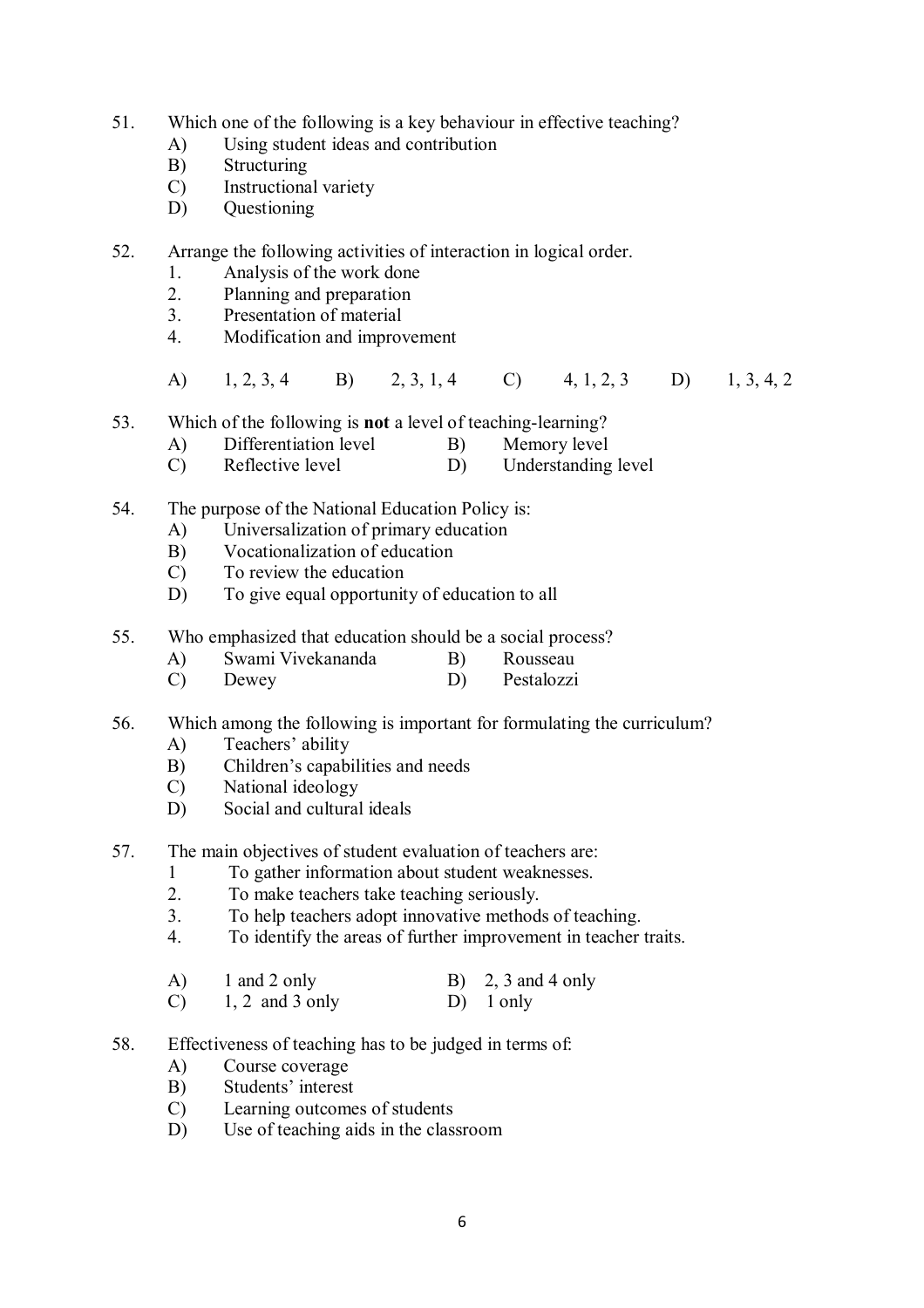| 59. | A)                                                                                                                                                                                                                                                                                                                                                                                 | Teaching professional norms are developed by:<br><b>NCERT</b>                                                                                                                                                                                           | B) | <b>UGC</b> |                  | $\mathcal{C}$                | <b>NCTE</b>                                                      | D) | <b>CBSE</b> |  |
|-----|------------------------------------------------------------------------------------------------------------------------------------------------------------------------------------------------------------------------------------------------------------------------------------------------------------------------------------------------------------------------------------|---------------------------------------------------------------------------------------------------------------------------------------------------------------------------------------------------------------------------------------------------------|----|------------|------------------|------------------------------|------------------------------------------------------------------|----|-------------|--|
| 60. | A)<br>$\mathcal{C}$                                                                                                                                                                                                                                                                                                                                                                | The term "progressive education" is related to:<br>Realism<br>Idealism                                                                                                                                                                                  |    |            | B)<br>D)         | Pragmatism<br>Existentialism |                                                                  |    |             |  |
| 61. | A)                                                                                                                                                                                                                                                                                                                                                                                 | A disease caused by protein deficiency:<br>Anemia                                                                                                                                                                                                       | B) | Rickets    |                  | $\mathcal{C}$                | Scurvy                                                           | D) | Kwashiorkor |  |
| 62. | A)                                                                                                                                                                                                                                                                                                                                                                                 | The 2024 Summer Olympics is scheduled to be held in:<br>Paris                                                                                                                                                                                           | B) |            | Los Angeles      | $\mathcal{C}$                | Moscow                                                           | D) | Dubai       |  |
| 63. | A)<br>$\mathcal{C}$                                                                                                                                                                                                                                                                                                                                                                | Thanu Padmanabhan, a renowned scientist from Kerala, who made extensive<br>contributions passed away in September 2021. What is his major area of work?<br>Polymer Chemistry<br>B)<br>Astrophysics<br>Computational Biology<br>Missile Technology<br>D) |    |            |                  |                              |                                                                  |    |             |  |
| 64. | The New Education Policy 2020 envisages the creation of an apex body for fostering<br>a strong research capacity and culture across higher education. The name of the<br>proposed body is:<br>Higher Education Council of India<br>A)<br>Multidisciplinary Education and Research Universities<br>B)<br>National Research Foundation<br>C)<br>National Accreditation Council<br>D) |                                                                                                                                                                                                                                                         |    |            |                  |                              |                                                                  |    |             |  |
| 65. | 3.                                                                                                                                                                                                                                                                                                                                                                                 | Identify the correct chronological order of the following historical events in Kerala:<br>1. Vaikom Satyagraha<br>Malabar Rebellion                                                                                                                     |    |            |                  |                              | 2. Beginning of Kolla Varsham<br>4. Ascension of Marthanda Varma |    |             |  |
|     |                                                                                                                                                                                                                                                                                                                                                                                    | A) $1, 3, 4, 2$                                                                                                                                                                                                                                         |    |            |                  |                              | B) $2, 3, 4, 1$ C) $4, 2, 3, 1$                                  | D) | 2, 4, 3, 1  |  |
| 66. | The birthday of ----- is observed as National Youth Day in India.<br>Milkha Singh<br>B)<br><b>Bhagat Singh</b><br>A)<br>Swami Vivekananda<br>Rajiv Gandhi<br>$\mathcal{C}$<br>D)                                                                                                                                                                                                   |                                                                                                                                                                                                                                                         |    |            |                  |                              |                                                                  |    |             |  |
| 67. | A)                                                                                                                                                                                                                                                                                                                                                                                 | Kiran, as well as Maya,---------- to join the course (want).<br>Want                                                                                                                                                                                    | B) | Wants      |                  | $\mathcal{C}$                | Wanting                                                          | D) | Have wanted |  |
| 68. |                                                                                                                                                                                                                                                                                                                                                                                    | Replace the underlined words in the following sentence with one word<br>Mahatma Gandhi was an unselfish person who loved everybody irrespective of his<br>caste, creed or colour.                                                                       |    |            |                  |                              |                                                                  |    |             |  |
| 69. | A)<br>A)<br>B)<br>$\mathcal{C}$<br>D)                                                                                                                                                                                                                                                                                                                                              | ambivalent<br>Which of the following is not included in UNESCO World Heritage Sites in India?<br><b>Western Ghats</b><br>Monuments at Mahabalipuram<br>Jews Synagogue, Mattancheri<br>Chhatrapati Shivaji Terminus                                      | B) |            | $impregnable$ C) |                              | atheist                                                          | D) | altruist    |  |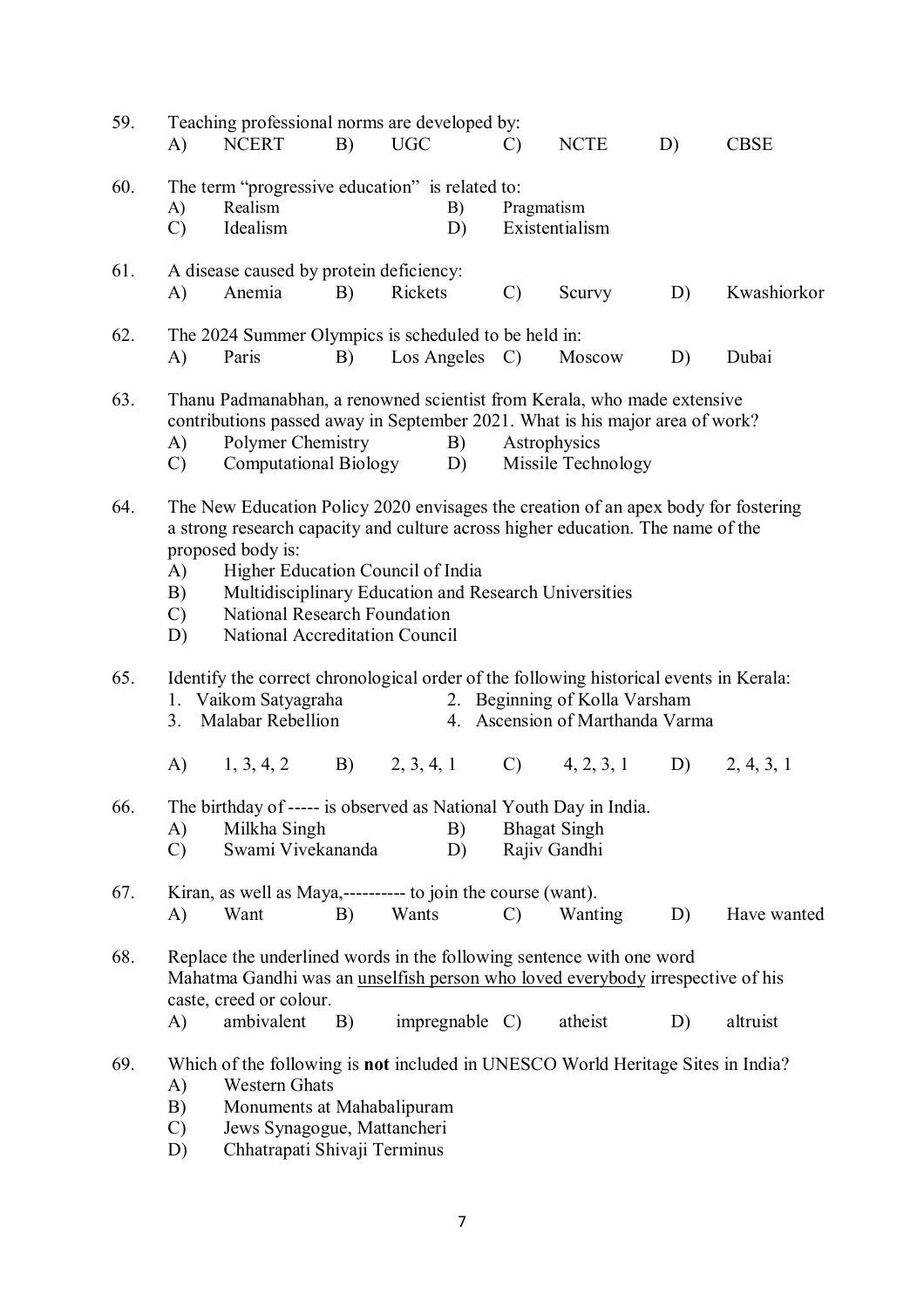- 70. The centrifugal and centripetal forces are ------.
	- A) Unequal in magnitude and have same direction
	- B) Equal in magnitude and have same direction
	- C) Equal in magnitude and have opposite direction
	- D) Unequal in magnitude and have opposite direction

71. In the context of Covid – 19, the work 'Sapiens: A Brief History of Humankind' became famous. Who is the author of this book?

- A) Tedros Adhanom Ghebreyesus
- B) Yuval Noah Harari
- C) Anthony Fauci
- D) V. K. Paul
- 72. The compound which is a mixture of carbon monoxide and nitrogen:
	- A) Coal tar B) Water gas<br>
	C) Producer gas B) Nitrous Oxide
	- Producer gas
- 73. World teacher's day is observed on:
	- A) November 13 B) September 5
	- C) October 5 D) March 12
- 74. Who among the following took the passing of a resolution on the partition as a "Surrender of Nationalism, in favour of Communalism":
	- A). Purushottam Das Tandon B) Jawaharlal Nehru
	- C) Dr. Saifuddin Kitchlew D) G.B Pant
- 75. The emperor who introduced the Persian style of architecture at Agra, Biana, Dholpur, Gwalior and Kiul in India:
	- A) Humayun B) Shahjahan C) Akbar D) Babur
- 76. Number of women representatives in the  $15<sup>th</sup>$  Kerala Legislature which came up in May 2021:
	- A) Eight B) Eleven C) Thirteen D) Fifteen
- 77. The waterways which separate India from Sri Lanka via connecting the Bay of Bengal in the northeast with the Gulf of Mannar in the southwest?
	- A) 8° Channel B) Palk Strait
	- C) 10° Channel D) Duncan Passage
- 78. Find out which among the following in the Constitution of India are connected with Protection of wildlife?
	- 1. Fundamental duties 2. Directive Principles
	- 3. Seventh Schedule
	- A) 1 only B) 3 only C) 2 & 3 only D) 1, 2 & 3

79. Who said: "Education is the most powerful weapon which you can use to change the world".

- A) Jawaharlal Nehru B) Nelson Mandela
- C) Martin Luther King D) Zakir Hussain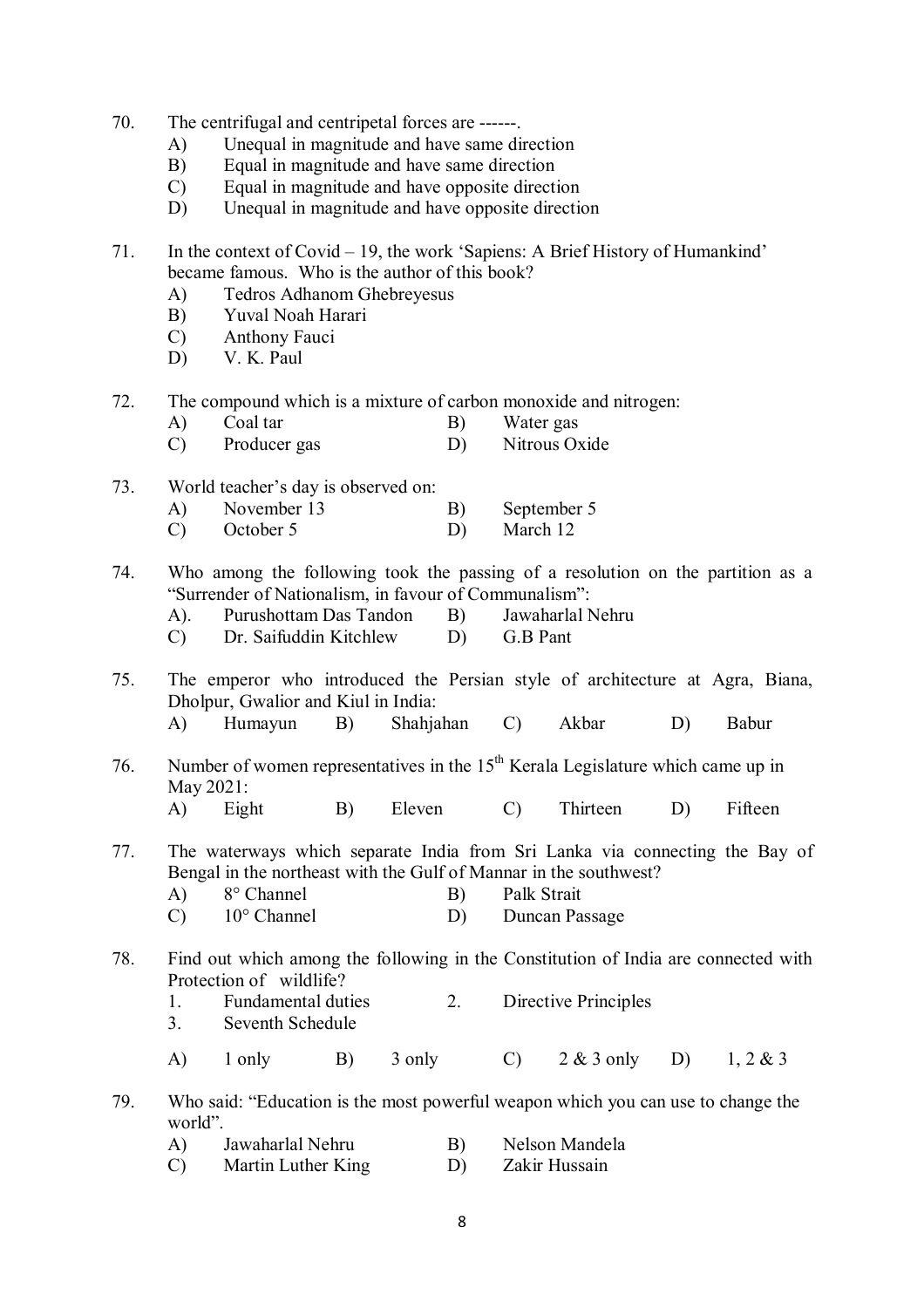- 80. State of Kerala has unveiled a unique initiative 'safe homes' to provide safe accommodation to inter-caste and inter-religious couples in all districts. This is initiated by:
	- A) Department of Social Justice
	- B) Department of Health
	- C) Department of Rural Welfare
	- D) Department of General Administration
- 81. The rocket which was used to launch "Chandrayan II" in 2019?
	- A) GSLV F-10 B) PSLV C 50
	- C) PSLV C 49 D) GSLV Mark 3
- 82. The recipient of the 2020 Ezhuthachan Puraskaram, the highest literary honour of the Kerala Government:
	- A) Paul Zacharia B) Anand<br>
	C) C. Radhakrishnan D) P Valsala
	- C. Radhakrishnan
- 83. The event brings science back into popular culture by demystifying scientific research for the public and empowering non-scientists to comfortably assess science and technology issues, particularly those that impact social policymaking
	- A) Café Scientifique B) Café Philosophique
	- C) Café naturae D) Café sociologies
- 84. The institute which designed 'IndiGau', the first cattle genomic chip developed.by the scientists from India.
	- A) National Institute of Animal Biotechnology
	- B) Indian Veterinary Research Institute
	- C) Central Institute for Research on Cattle
	- D) National Dairy Research Institute
- 85. Recently, the Martian mineral, rare on Earth, found locked in Antarctic ice was recorded. Identify the mineral.
	- A) Carnotite B) Aeschynite-(Y or Ce)<br>
	C) Johannsenite D) Jarosite
	- C) Johannsenite D)
- 86. 'Mayflower 400' was popularized in the news. What is it related to:
	- A) Mining Robot B) Solar Probe
	- C) Vaccine Delivering Robot D) Artificial Intelligence Ship
- 87. Project Udaan developed by the Department of Computer Science & Engineering of IIT Bombay refers to:
	- A) Breaking the language barrier that many students face while joining the institutes of higher education
	- B) Early warning of the national disaster in flood-hit areas
	- C) Prudential norms on Income Recognition of employees
	- D) Financial scheme to patients suffered during COVID- 19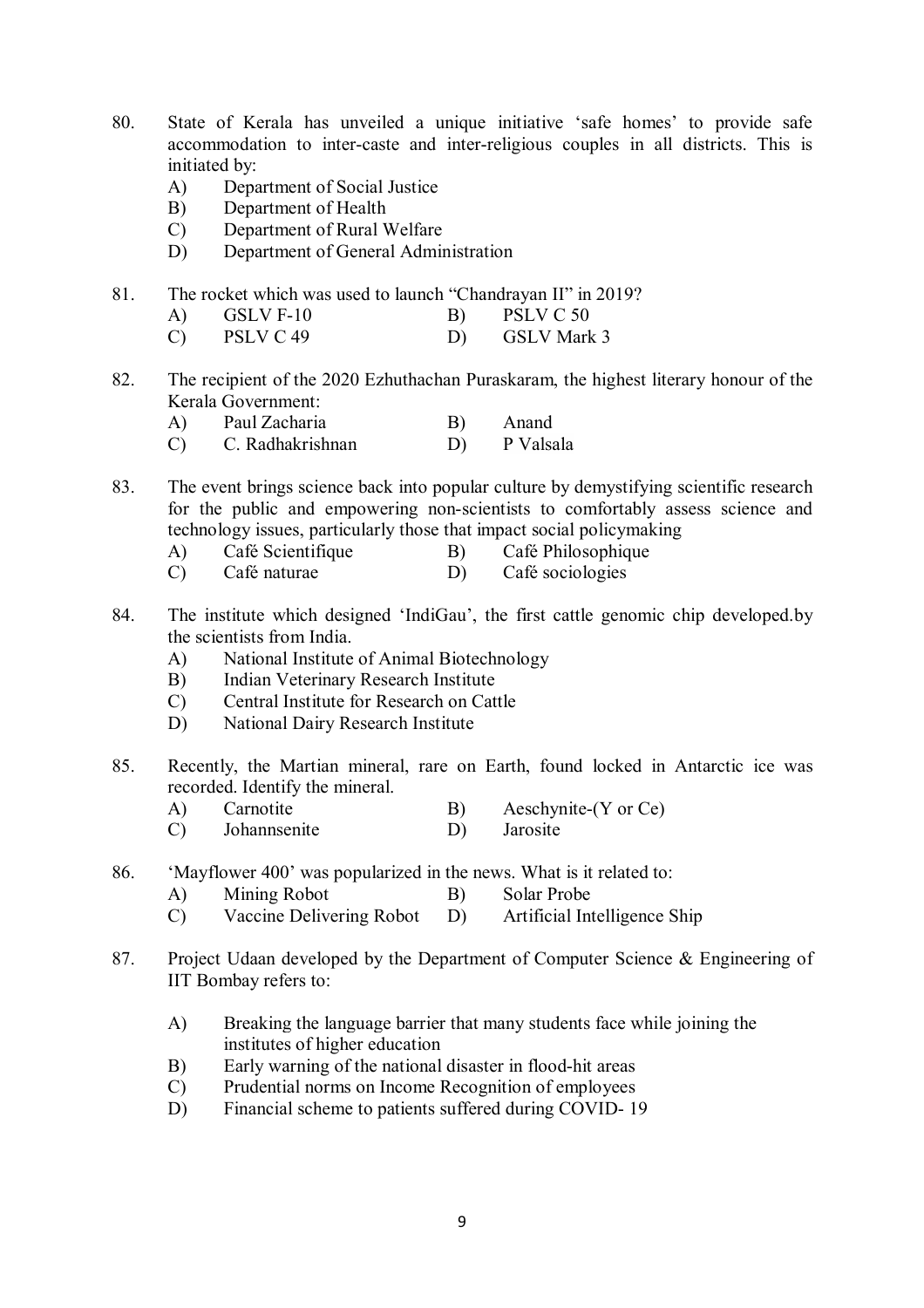- 88. Longest railway route in India:
	- A) Kanyakumari Dibrugarh B) Kanyakumari -JammuTawi

- $C$ ) Thiruvananthapuram- Silchar D)
- 
- 89. What is Havana Syndrome?
	- A) Social and emotional anxiety, stuttering and disorganized speech, sensitive to certain stimuli like sounds, balance problems
	- B) Small head and short neck, upward slanting eyes, ears are flat and positioned lower than normal
	- C) Dislocated lens of the eye and detachment of the retina, resulting in vision loss in patients
	- D) Headache, dizziness, fatigue, anxiety, nausea, cognitive difficulties and memory loss of varying severity
- 90. Every bench of the National Green Tribunal (NGT) must consist of:
	- A) Minimum one expert member and one judicial member
	- B) At least one expert member and two judicial members
	- C) At least two expert members and one judicial member
	- D) At least two expert member and two judicial members
- 91. Which among the following were the consequences of United Nations Conference on Environment and Development (UNCED), the 'Earth Summit' held in Rio de Janeiro, Brazil in 1992?
	- 1. Agenda 21 2. Rio Declaration on Environment and Development 3. Environmental laws 4. Forest Principles
	- A)  $1 \& 2 \text{ only}$  B)  $1, 2 \& 4 \text{ only}$ C)  $2, 3 \& 4 \text{ only}$  D)  $1, 2, 3 \& 4$
- 92. Mullaperiyar Dam was built by:
	- A) John Pennycuick B) John Manroe
	- C) William Cullan D) George Powney
- 93. Blue flag certification is an international eco-level tag. Identify, the two beaches in India that received the certification in 2021.
	- A) Kappad-Kerala, Rushikonda in Andhra Pradesh
	- B) Shivrajpur in Gujarat, Ghoghla in Diu
	- C) Kovalam in Tamil Nadu and Eden in Puducherry
	- D) Kasarkod & Padubidri in Karnataka
- 94. The state in India which displayed the best Anaemia Mukt Bharat (AMB) Index, an initiative of the Ministry of Health and Family Welfare and UNICEF?
	- A) Kerala B) Tamil Nadu C) Maharashtra D) Haryana
- 95. What is the Gross Enrolment Ratio (GER) in higher education, as per the AISHE Report 2019-20?
	- A) 24.9 B) 26.1 C) 27.1 D) 28.9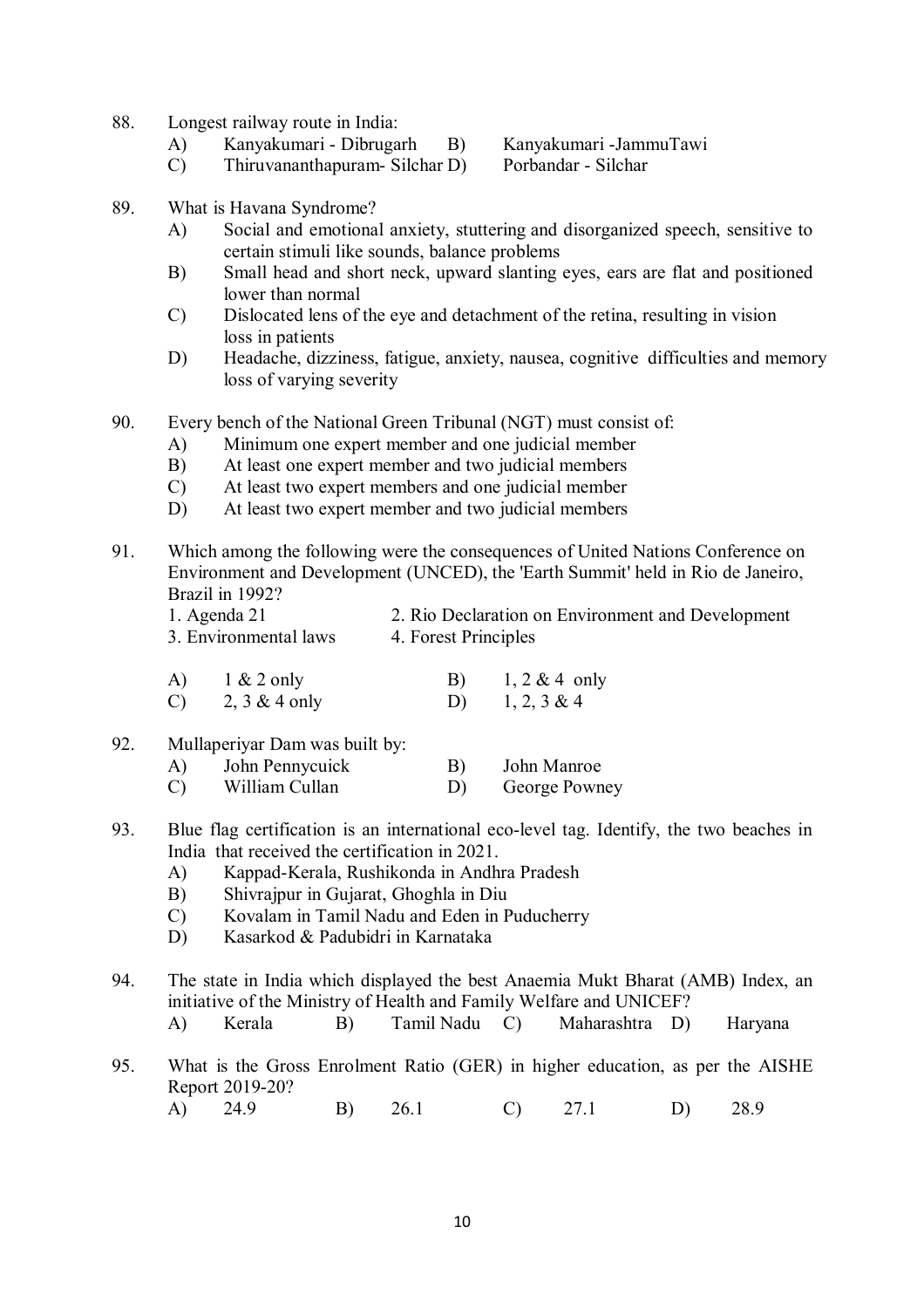performance released by Startup Blink:<br>A) New Delhi B) Pune A) New Delhi B) Pune C) Bengaluru D) Hyderabad 97. The institution which launched an e-learning hub for villagers under Unnat Bharat Abhiyan (UBA): A) IIM Kozhikode B) IIT Kanpur C) IIM Ahmadabad D) IIT Madras 98. Louise Glück who won the 2020 Nobel Prize for Literature, is the first woman to win the prestigious award. She belongs to: A) U S A B) France C) UK D) Germany 99. Rajendra Kumar Bhandari popular in the news in 2021 connected with his invaluable contribution and selfless service in the field of disaster management was honoured with: A) Pradhan Mantri Rashtriya Bal Puraskar B) Bharat Award C) Jeevan Raksha Awards D) Subhash Chandra Bose Aapda Prabandhan Puraskar 100. The novel 'At Night All Blood is Black' the winner of the 2021 International Booker Prize was written by: A) Margaret Atwood B) Douglas Stuart C) David Diop D) Bernardine Evaristo 101. The publishing company named as the 'Champion Publisher of the Year 2020, by The World Association of News Publishers (WAN-IFRA), a global organization of the world's press: A) The Hindu B) The Indian Express C) The NewsClick D) Deccan Chronicle 102. The Union Ministry which organized an event in 2021 named 'Mushaira', on the theme 'Ek Bharat, Shrestha Bharat' in which poets across the country recite their poems: A) Ministry of Education B) Ministry of Minority Affairs C) Ministry of Culture D) Ministry of External Affairs 103. Nelliyode Vasudevan Namboothiri, scholar in Sanskrit and a recipient of several awards who died recently was associated with which dance form? A) Kathakali B) Kathak C) Bharatnatyam D) Mohiniattam 104. India ended its campaign at the Tokyo Olympics with its best-ever tally of seven medals. Who were the two silver medal winners from India in Tokyo Olympics? A) Mirabai Chanu and Ravi Kumar Dahiya

96. Identify the highest ranked Indian city in Global Startup Ecosystem Index 2021

- B) Lovlina Borgohain and Bajrang Punia
- C) Mirabai Chanu and Neeraj Chopra
- D) P V Sindhu and Lovlina Borgohain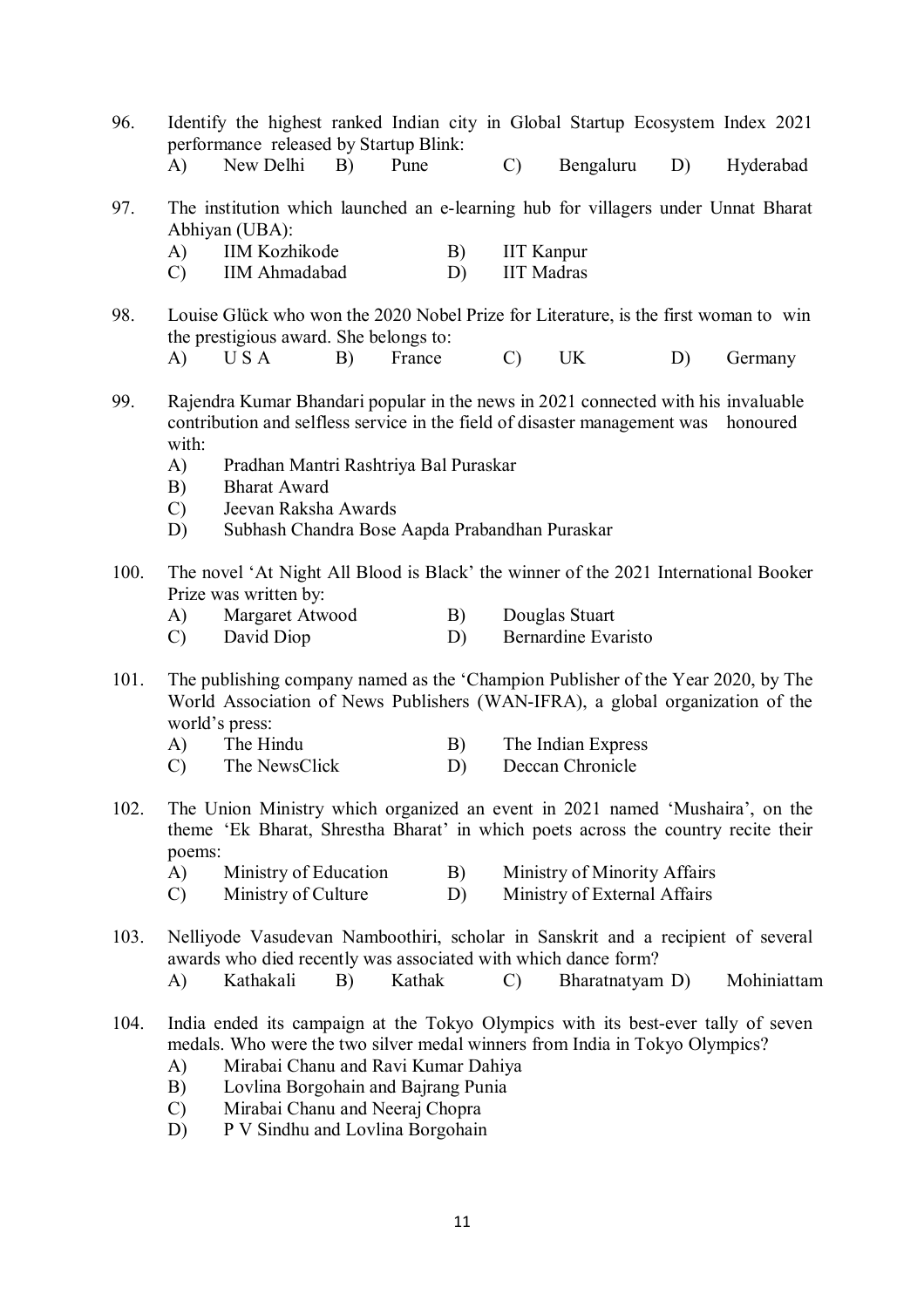105. Which among the following is **not** a port on the Bay of Bengal?

| A)<br>Chennai |  | Dhamra |
|---------------|--|--------|
|---------------|--|--------|

C) Mongla D) Mudra

## 106. What is Chitra Magna?

- A) RT-PCR kit that will diagnose COVID-19 infection in about 2 hours
- B) Purified Antisera obtained from animals used as a prophylaxis and treatment for COVID-19
- C) Magnetic nanoparticle-based RNA extraction kit for PCR and LAMP tests for COVID-19
- D) Gene-based COVID-19 test
- 107. Geographical indication or GI is a sign used on products that have a specific geographical origin and possess qualities. Which product in Kerala got GI tag during  $2020?$ <br>A)
	- Wayanad Robusta coffee B) Alleppey Green Cardamom
	- C) Alleppey Coir D) Tirur Betel Leaf
- 108. Right to Education (RTE) Act, 2009 is enforced as a fundamental right under the Article:
	- A) Article 48 (g) B) Article 21-A C) Article 39 (f) D) Article 45
- 109. Examine the following statements about the Constitution of India (as on October 2021) and identify the correct ones.
	- 1. It is the lengthiest constitution in the world 2. It has 25 parts
	- 3. It has 12 schedules 4. It was first amended in 1952
	- A) Only  $\&$  2 are correct B) Only 1, 2  $\&$  3 are correct.<br>C) Only 1, 3  $\&$  4 are correct D) All are correct
	- C) Only1,  $3 & 4$  are correct D)
- 110. The new pedagogical and curricular restructuring by the new National Education Policy 2020 is:
	- A) 5+3+3+4 covering ages 3-18
	- B)  $5+3+3+4$  covering ages 4-18
	- C)  $4+3+3+4$  covering ages 4-18
	- D)  $6+2+3+4$  covering ages 4-18

## 111. One word substitution Balaram impressed everyone with his persuasive with "fluent speech"

- A) Discourse B) Lecture C) Expression D) Eloquence
- 112. One word substitution Every Friday at the temple my elder brother gives alms to poor people, he loves to help the needy and put others first.
	- A) Misanthropic B) Altruist C) Swindler D) Antagonis